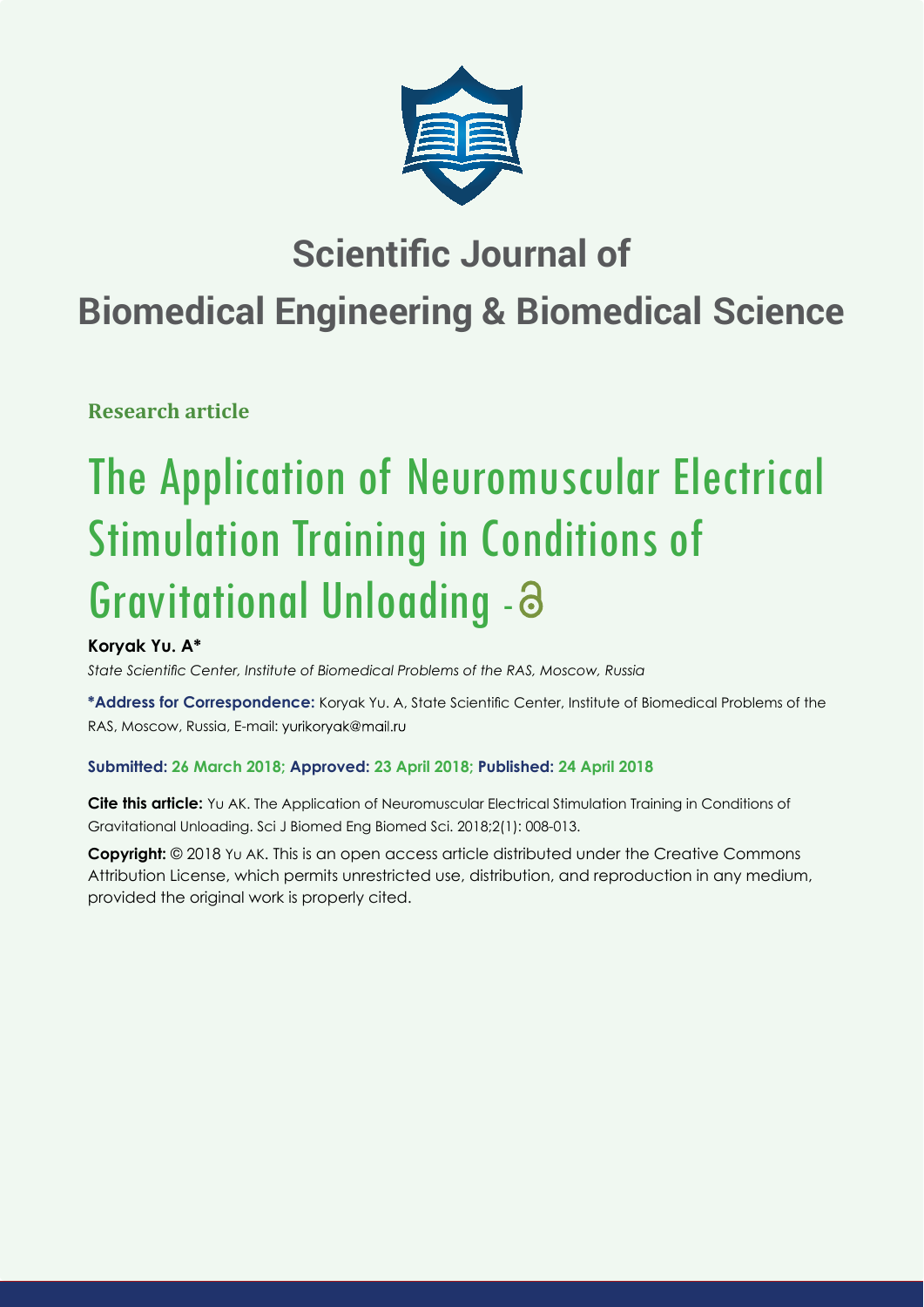#### **Abstract**

The effect of a 7-day "Dry" Water Immersion (DI) with countermeasures (Neuromuscular Electrical Stimulation-NMES) on the function and architecture of the human triceps surae muscle was studied in six healthy young men subjects. During DI, subjects performed NMES 4 muscle groups of both lower extremities. NMES continued for six days, during which daily five days on end (from Monday to Friday inclusive) including one day of rest (Saturday). Architectural properties of the triceps surae muscles was measured *in vivo* by use of B-mode ultrasonography. The ankle was positioned at 15° dorsiflexion (-15°) and 0, +15, and +30° plantar flexion, with the knee set at 90°. At each position, longitudinal ultrasonic images of the Medial (MG) and Lateral (LG) Gastrocnemius and Soleus (SOL) muscles were obtained while the subject was relaxed and performed 50% from maximal voluntary isometric plantarflexion, from which lengths and angles of fascicles with respect to the aponeuroses were determined. After DI with by NMES maximal plantar flexion torque increased by 11%. In the passive condition, fascicle lengths decreased by 16%, 37%, and 24%; pennation angle increased by 38%, 35%, and 34% for MG, LG, and SOL, respectively. Decreases in muscle thicknesses in leg muscles were not prevented bу the present exercise protocol, suggesting a need for specific exercise training for these muscles. Trained muscles showed significant changes in pennation angles and fibre length after DI with by NMES, suggesting that muscle architecture does change remarkably by muscle atrophy. These findings suggest that rapid muscle architecture remodeling occurs in lower limb in humans, with changes occurring within of unloading of the musculoskeletal system. These adaptations might protect from a larger loss of muscle force.

**Keywords:** "Dry" water immersion; Neuromuscular electrical stimulation; Ultrasonography; Muscle architecture; Triceps surae muscle; Muscle contraction

#### **INTRODUCTION**

A number of studies have indicated that sudden exposure to microgravity environment causes a decrease in the tone/stiffness of the skeletal muscles [1-4], reduction of muscle volume and muscle strength [5-9], perceptual and coordination disorders in the neuromuscular systems  $[6,10-12]$ , shift of the spinal reflex mechanisms [5,13], and degradation of joint position sense [14]. There are alterations in muscle activity, proprioception and posture [15], disc hyperhydration associated with fluid shifts  $[16]$  and cardiovascular changes [17].

It is accepted that the major factor responsible for all of these changes is the sudden elimination of the proprioceptive information from the muscle and tendon in response to absence of load-bearing. Gravitational loading appears to be necessary for the maintenance of human lower limb skeletal muscle size and force [18,19]. Studies simulating microgravity have shown that exercise countermeasures can attenuate, but not completely prevent the loss of muscle mass and force [18,19]. The muscle groups most affected by exposure to microgravity appear to be the antigravity extensors of the knee and ankle [20]. Among these, the plantarflexors seem to be the most affected [21], likely due to their greater mechanical loading under normal gravitational conditions. Most notable after exposure to microgravity is a disproportionate loss of force as compared to that of muscle size [21,22], indicating that factors other than atrophy contribute to muscle weakness. The internal architecture of a muscle is an important determinant of its functional characteristics (forcevelocity relationships, force-length, and maximum isometric force [23,24].

The purpose of the present study was to investigate the internal architecture of the triceps surae [Medial (MG) and Lateral (LG) Gastrocnemius and Soleus (SOL) muscles] in relation to the functional characteristics of the plantarflexors after 7 days of "Dry" Water Immersion (DI) with exercise countermeasures [term-long low-frequency Neuromuscular Electrical Stimulation (NMES)].

#### **METHODS**

#### **Subjects**

The subjects in this study were six healthy men-volunteers. Their average age, height, body mass were  $22.8 \pm 0.8$  years,  $1.84 \pm 0.1$  m, and 79.3  $\pm$  4.2 kg, respectively. Selection of subjects was based on a screening evaluation that consisted of a detailed medical history, physical examination, complete blood count, urinalysis, resting and cycle ergometer electrocardiogram, and a panel of blood chemistry analysis, which included fasting blood glucose, blood urea nitrogen, creatinine, lactic dehydrogenase, bilirubin, uric acid, and cholesterol. All of the subjects were evaluated clinically and considered to be in good physical condition. No subject was taking medication at the time of the study, and all subjects were nonsmokers. Each subject served as her own control. Each subject performed two sets of experiments 2-1 days before DI (baseline data collections) and immediately after DI.

None of them had а habit of exercise оn а regular basis. Prior to the experiment, details and possible risks of the protocols were explained to the subjects, and written informed consent was obtained from each of them. The experimental protocol was approved by the Russian National Committee on Bioethics of the Russian Academy of Sciences and was in compliance with the principles set forth in the Declaration of Helsinki.

#### **"Dry" water immersion**

DI was used to simulate microgravity as described bу Shulzhenko and Vil-Villiams [25]. Each subject was positioned horizontally in а special bath on fabric film that separated him from the water (Figure 1). During DI, the subjects remained in a horizontal position (angle which make the body and horizontal line, e.g. 5° head-up position) continuously for all including excretory function and eating. The water temperature was constant (33.4° C) and maintained automatically at this level throughout the experiment. The duration of the DI was 7 days. A nursing staff was present for subjects transportation, maintenance of hygiene including toilet and shower, provision of food and medical care, as well as support of subjects needs within the constraints of the protocol. The subjects were supervised 24  $h \cdot d^{-1}$ .

#### **Neuromuscular electrical stimulation**

**Principle of training:** NMES is applied to 4 muscle groups of both lower extremities. After careful preparation of the skin, two "dry" electrodes (Ltd. «*Axelgaard*», USA) were placed оn the skin above the quadriceps femoris muscles, the hamstrings, the tibialis anterior, the perinea, and the triceps surae muscles. The synchronous stimulation of antagonistic muscle groups prevents unwanted joint movements.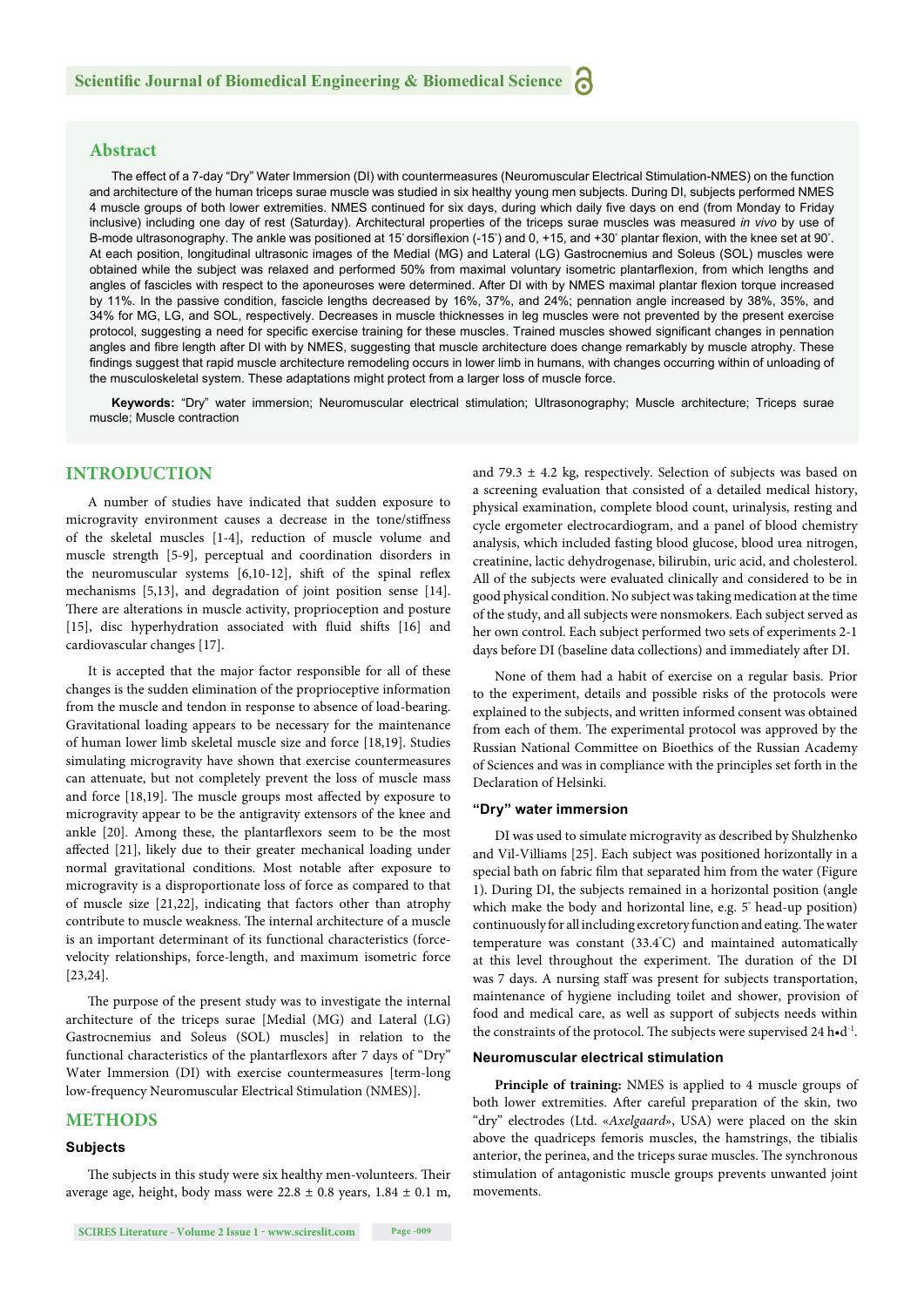The electrical stimulus was provided by the «STIMUL LF-1» stimulator (Russia). The technical equipment consists of electrode trousers carrying stimulation electrodes for the 12-channels, and 2 interconnected 6-channel stimulators carried оn a belt.

Subjects were carefully instructed in the use of the stimulator and the placement of the electrodes. During DI, subjects executed а NMES «training» during 3 hours per day with 1 s « оn » and 2 s « off » and a frequency of 25 Hz and amplitude of stimulus from 0 up to 45 V. The intensity of the stimulation was adjusted according to patient tolerance. NMES «training» of muscles of the examinee was carried out directly in a bath (Figure 1). Dynamics of changes stimulus pulse of everyone subjects during daily training shown (Figure 2).

#### **Ultrasound scanning**

**Joint position settings and torque measurement:** Each subject's right foot was firmly attached to an isokinetic dynamometer («Biodex», USA), and the lower leg was fixed to a test bench. The ankle joint was fixed at 15° deg dorsiflexion (-15°) and 0°, +15°, and +30° plantar flexion. The knee joint was positioned at  $\sim$  90. Thus the following measurements were performed in 4 conditions. In each condition, the subject was asked to relax the plantar flexor muscles (passive condition), and passive plantar flexion torque was recorded from the output of the dynamometer by a PC computer. After performance in the passive condition, the subject was encouraged



NMES. SF - subcutaneous fat layer; MG – Medial Gastrocnemius muscle



to perform maximal voluntary isometric plantar flexion (active condition), and torque output was recorded (isometric maximal voluntary contraction – MVC). Each subject was then asked to maintain the stronger leg contractions for at least 2-3 s at 50% of MVC at the neutral ankle position (0° ). Subjects were given visual feedback of the target and elicited force on a computer screen.

**Measurement of lengths, and angles of fascicles, and thickness muscle:** Fascicular lengths and pennation angles of human triceps surae muscles were measured *in vivo* from sonography taken during rest (passive) and active (contracting) conditions. A real-time B-mode ultrasound apparatus («SonoSite MicroMaxx», USA) with a 7·5 MHz linear-array probe, and length of a scanning surface 60 mm was used to obtain sagittal images of the MG, LG and SOL at rest and at 50% of plantarflexor MVC (active) at the neutral ankle position. In each position, longitudinal ultrasonic images of the MG, and LG, and SOL were obtained at the proximal levels 30% (MG and LG) and 50% (SOL) of the distance between the popliteal crease and the center of the lateral malleolus. Each level is where the anatomic cross-sectional area of the respective muscle is maximal [26]. At rest and during contractions, the probe was firmly held against the skin at the same site over the muscle belly.

The scanning head of the probe was coated with transmission gel to obtain acoustic coupling, and oriented along the mid-sagittal axis of each muscle. Sonographs were taken after having adjusted the depth gain compensation to optimize image quality.

The fascicle pennation angle  $(\Theta_f)$  was measured from the angles between the echo of the deep aponeurosis of each muscle and interspaces among the fascicles of that muscle [27] (Figure 1).

The length of fascicles  $(L_f)$  across the deep and superficial aponeurosis was measured as a straight line [28] (Figure 1).

Shorter fascicle lengths and steeper fascicle angles in the active compared with the rest (passive) conditions show internal shortening of fascicles by contraction ( $\Delta L$ <sub>muscle</sub>).

The  $\Delta L$ <sub>muscle</sub> [29] was estimated by the following formula, i.e.  $\Delta L$ <sub>muscle</sub> =  $L$ <sub>r</sub>⋅cos  $Θ$ <sub>r</sub> −  $L$ <sub>s</sub>⋅cos  $Θ$ <sub>s</sub>

Where,  $L_{\rm r}$  and  $L_{\rm s}$  - are fascicle lengths in rest (passive) and active conditions (strength 50% MVC);  $\Theta_r$  and  $\Theta_s$  — are fascicle angles in rest (passive) and active conditions, respectively.

The distance between aponeuroses (muscle thickness) was estimated from the fascicle length and pennation angle using the following equation:

muscle thickness =  $L_f$ **x** sin  $\alpha$ 

where  $L_\rho$  and  $\alpha$  is the pennation angle of each muscle determined by ultrasound.

In the present study, ultrasonic measurement was repeated three times for each subject and averaged values were used. The coefficients of variation of three measurements were in the range of 0-2%. All ultrasonic images were processed with use of the software package Dr. ReallyVision (Ltd. «Alliance – Holding», Russia).

#### **Statistics**

Data are presented as the mean values  $\pm$  standard error ( $\pm$  SE) of the mean. Differences in pennation angles, fibre lengths and thicknesses between rest and 50% MVC and between different ankle angles were tested using two-way analysis of variance tests. Tukey's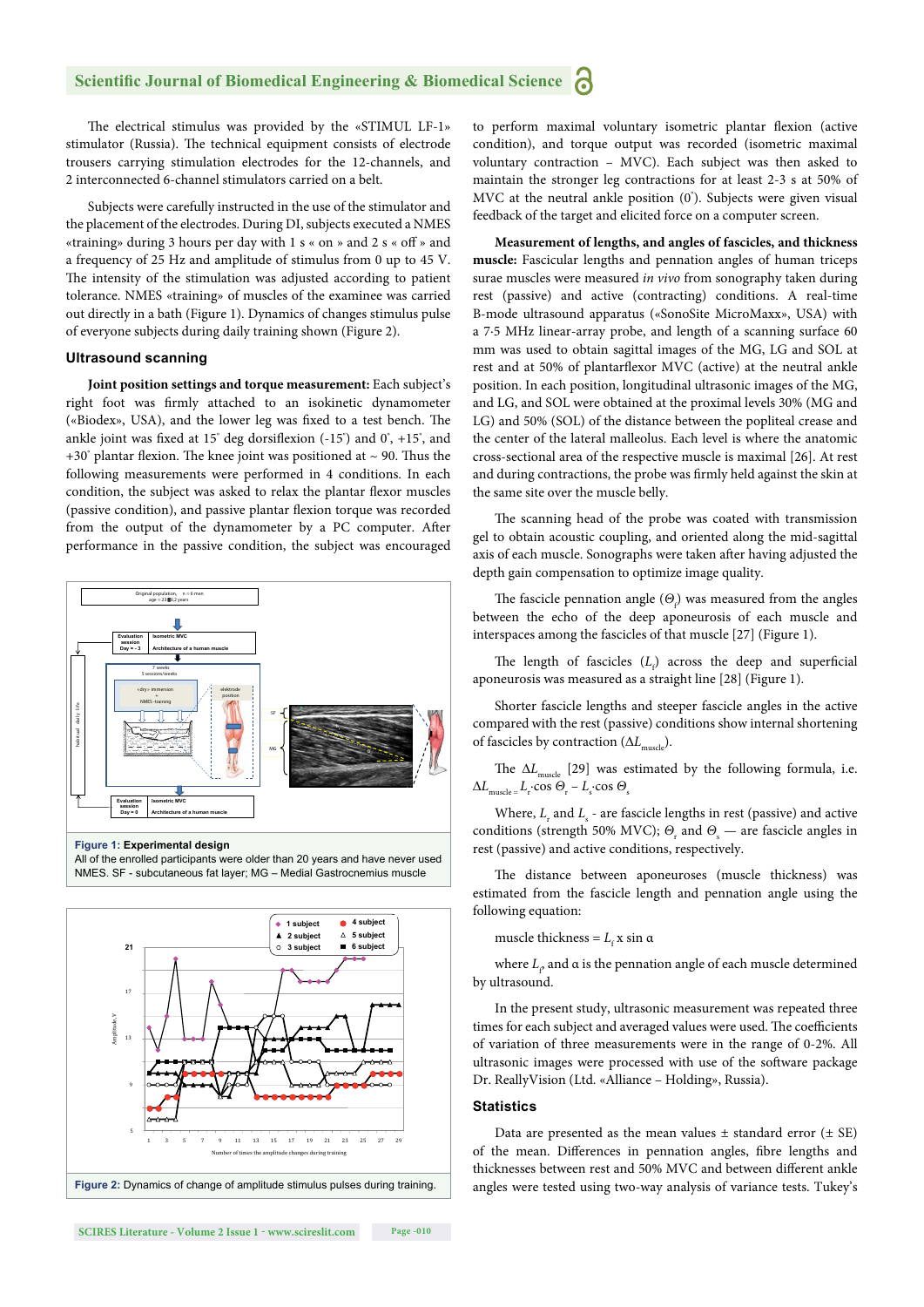## **Scientific Journal of Biomedical Engineering & Biomedical Science**

test was used to determine significant difference between mean values. One-Way Analysis Of Variance (ANOVA) was used for comparison of muscle thickness, pennation angles, and fibre lengths. A level of  $p < 0.05$  was selected to indicate statistical significance.

#### **RESULTS**

After DI with NMES maximal plantar flexion torque were significantly higher with respect to baseline by  $11.3\%$  ( $p < 0.05$ ).

Figure 2 shows average  $L_{\rho}$  and  $\Theta_{\rm f}$  of MG, LG, and SOL.  $L_{\rm f}$  were longest when the ankle joint angle was -15°. After DI, in the passive condition,  $L_f$  in the MG, and LG, and SOL has decreased for 12 (from  $32 \pm 2$  to  $28 \pm 1$  mm),  $13$  (from  $36 \pm 2$  to  $31 \pm 2$  mm), and 13% (from  $36 \pm 3$  to  $32 \pm 2$  mm) but in the active condition by 18 (from  $26 \pm 3$  to  $22 \pm 2$  mm), 22 (from  $36 \pm 3$  to  $28 \pm 2$  mm), and 21 % (from  $32 \pm 2$  to  $26 \pm 2$  mm), respectively (Figure 3).

The degree of fascicle length change was not identical for the three muscles. The *Θ*<sub>ρ</sub> in the passive condition, was decreased by 22, 20 and 16%; but in the active condition by 17, 22 and 17%, respectively (Figure 3).

Shorter fascicle lengths and steeper fascicle angles in the active compared with the passive condition show internal shortening of fascicles by contraction. Before DI Δ*L*<sub>muscle</sub> the MG has found 7.9 mm after has decreased and has made 7.8 mm, and in SOL 5.9 *vs* 5.6 mm. The  $\Delta L_{\text{muscle}}$  increase from 0.9 to 3.3 mm ( $p < 0.05$ ) were found by LG.

#### **DISCUSSION**

This study describes, for the first time, the architecture of the human triceps surae [MG, and LG, and SOL] *in vivo,* both at rest and during graded (50% MVC) isometric plantar flexions. The results obtained *in vivo* indicate that human MG,

LG, and SOL architecture drastically changes both as a function of ankle joint angle at rest and as a function of the force developed during isometric contractions at a fixed joint angle. At rest, when changing the ankle joint angle from -15° to +30° , SOL – from 22.8° to 34°; fibre length decreased from 35.5 mm to 26.8 mm, LG - from 46.8 mm to  $31.2$  mm, and  $SOL$  – from  $39.2$  mm to  $28.2$  mm. These results indicate that fibre length and pennation angle of the human triceps surae cannot be assumed to remain constant with changing muscle length [30]. The decrease in fibre length and increase in pennation angle with increasing muscle length may be ascribed the taking up of the slack characterizing these structures [30]. In the present study, the decrease in fibre length occurring from  $-15^\circ$  to  $+30^\circ$  of passive plantar flexion also suggests that muscle fibre became progressively slack with increasing ankle joint angles. The major findings of this study were that, after 7 day DI with of NMES «training», isometric maximal voluntary torque by the plantar flexor muscles increased. Previous studies have documented decrease of the contractile properties of skeletal muscles during DI [6-8,31]. The present exercise training resulted small increased  $($   $\sim$  11% $)$  in maximal voluntary plantar flexion torque in the triceps surae muscle what is antigravitational muscle whereas absence of preventive actions results in decrease in MVC more than on 50% [6-8,31,32] and in  $P_{\text{o}}$  more than on 30% [7,19,31,32].

Efficacy of NMES for increased the contractile properties of skeletal muscles has been suggested in previous studies [33-35]. The insignificant increase in force of contraction in the present study can be assumed it is defined by slack intensity impulses.

It is well known that the smaller motoneurons innervating muscles are more readily activated than the larger cells innervating units [36,37], as the strength of the contraction increases progressively. The smaller units consist of slow twitch muscle fibres (type I) and the larger units consist of fast twitch fibres (type II). In submaximal voluntary contractions, type I fibres the motor units are activated by the synaptic current impinging on the motor neuron. The situation is completely different in contractions triggered by NMES, because the muscle fibres of the motor units are activated by an electric current which is applied extracellularly to the nerve endings, and larger cells with lower axonal input resistance are more excitable [38,39]. In fact, when the stimulus is applied from outside the cell, the electric current



**Figure 3: Changes in the triceps surae complex architecture.** Medial (MG), and Lateral (LG) Gastrocnemius, and Soleus (SOL) muscles fascicle Length (L) and pennation ankle (Q) as a function of changes joint ankle at rest. Values presented are means ± SD (n = 5).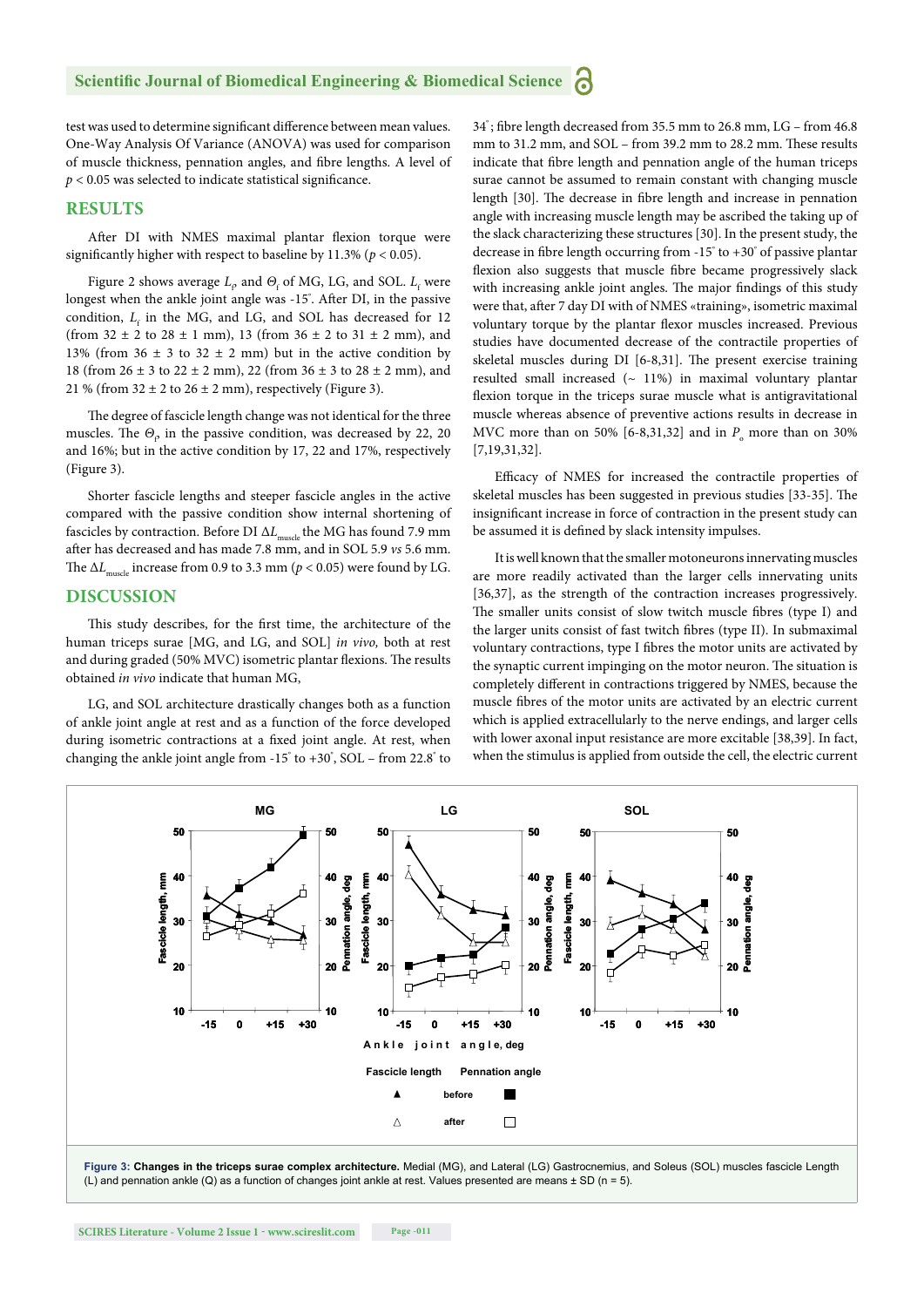## **Scientific Journal of Biomedical Engineering & Biomedical Science**

must first enter through the membrane before it depolarises the cell, but the extracellular medium shunts the current, and the smaller motor units will not be activated during submaximal NMES because of their higher axonal input resistance. Therefore, the smaller motor units do not adapt to training with submaximal NMES. However when use electrical stimulation high training intensity, larger force NMES to be more efficient exercise [40].

Internal architecture of the GM, LG, and SOL muscle was altered and this was only partially prevented by exercise countermeasures. Both fascicle length and pennation angle were reduced after DI with NMES, this strongly suggests a loss of both in-series and in-parallel sarcomeres, respectively. The functional consequence of the decreased fascicle length was a reduced shortening during contraction. The loss of in-series sarcomeres would mean that this is likely to have implications both on the force-length and force-velocity relationships of the muscle. The observation of a smaller pennation angle during contraction after DI with NMES will partially compensate for the loss of force, because of a more efficient force transmission to the tendon. The reduced initial resting pennation angle probably, grows out reduction decreased tendon stiffness or of the muscle-tendon complex that finds confirmation in substantial growth Δ*L*<sub>muscle</sub> of LG (with 0.9 up to 3.3 mm after DI) during contraction. This observation is consistent with the findings of Kubo et al. [41]. In conclusion, NMES-training was partially successful in mitigating the loss of function and architecture induced by prolonged DI. Apparently, by ascending during NMES a flow muscular afferentation [42].

In summary, from the present results, follows, first, that the architecture different lead the triceps surae muscle considerably differs, reflecting, probably, their functional roles, second, various changes fibre length and pennation angle between different muscles, probably, are connected to distinctions in ability to develop force and elastic characteristics of sinews or muscle-tendon complex and, at last, in the third, NMES has preventive an effect on stimulated muscles: in part reduces loss of force of reduction of the muscles, the caused long unloading. The received data, allow concluding, that use of NMES renders the expressed preventive action, essentially reduces depth and rate of atrophic processes in muscles.

#### **ACKNOWLEDGEMENT**

The author are particularly grateful to Mrs. M. Kuz'mina, M.D., Ph.D. (Clinical Hospital N 1 President Medical Center, Moscow, Russia) for the executed ultrasonic researches. Special gratitude the author expresses to Mrs. V. Kovalenko., Head of Moscow Representation «Dalco International» (Moscow, Russia) for providing the ultrasound apparatus «SonoSite MicroMaxx» (USA).

They thank Dr. I. Berezhinski, Ph.D., Head of Moscow Ltd. «Alliance - Holding» for development of the software, and Mr. N. Khimoroda (IBMP, Moscow, Russia) for assistance with the isokinetic dynamometer.

The author express gratitude to all volunteers which participated in this research and without their participation there would be no opportunity to receive an actual material.

#### **REFERENCES**

- 1. Kakurin LI, Cherepakhin MA, Pervushin VI. Effect of spaceflight factors on human muscle tone. Kosm Biol Aviakosm Med. 1971; 5: 63-68.
- 2. Kozlovskaya IB, Grigoryeva LS, Gevlich GI. Comparative analysis of the effects of actual and simulated weightlessness on the strength-velocity

properties and tone of skeletal muscles of man. Kosm Biol Aviakosm Med. 1984: 18: 22-26. https://goo.gl/umCep2

- 3. Koryak YA. Influence of simulated microgravity on mechanical properties in the human triceps surae muscle in vivo. I: Effect of 120 days of bed-rest without physical training on human muscle musculo-tendinous stiffness and contractile properties in young women. Eur J Appl Physiol. 2014; 114: 1025- 1036. https://goo.gl/eNugfy
- 4. Koryak YA. Influence of simulated microgravity on mechanical properties in the human triceps surae muscle in vivo. II. Effect of 120-days of bed rest with physical training on human muscle contractile properties and musculotendinous stiffness in young women. Central Eur J Sport Sci Med. 2015; 11: 125-143. https://goo.gl/wvjr7U
- 5. Cherepakhin MA, Pervushin VI, Space flight effect on the neuromuscular system on cosmonauts. Kosm Biol Aviakosm Med. 1970; 4: 46-49.
- 6. Grigor'yeva LS, Kozlovskaya IB. Effects of 7-day immersion hypokinesia on characteristics of precision movements. Kosm Biol Aviakosm Med. 1985; 19: 38-42. https://goo.gl/LH8C28
- 7. Koryak Y. Effect of 120 days of bed-rest with and without countermeasures on the mechanical properties of the triceps surae muscle in young women. Eur J Appl Physiol Occup Physiol. 1998; 78: 128-35. https://goo.gl/fy3LvJ
- 8. Koryak Y. "Dry" immersion induces neural and contractile adaptations in the human triceps surae muscle. Environ Med. 2002; 46: 17-27. https://goo.gl/yVJSa9
- 9. Ploutz-Snyder L, Ryder J, English K, Haddad FKB. NASA evidence report: risk of impaired performance due to reduced muscle mass, strength, and endurance. 2015; HRP 47072.
- 10. Ross HE, Brodie E, Benson A. Mass discrimination during prolonged weightlessness. Science. 1984; 225: 219-221. https://goo.gl/ox1vkE
- 11. Mitarai G, Mano T, Yamazaki Y. Correlation between vestibular sensitization and leg muscle relaxation under weightlessness simulated by water immersion. Acta Astronaut. 1981; 8: 461-468. https://goo.gl/yuxwLJ
- 12. Kirenskaya AV, Kozlovskaya IB, Sirota MG. Effect of immersion hypokinesia on characteristics of programmed voluntary movements. Kosm Biol Aviakosm Med. 1985; 19: 27-32. https://goo.gl/qhFTVh
- 13. Kozlovskaya IB, Aslanova IF, Grigorieva LS, Kreidich YuV. Experimental analysis of motor effects of weightlessness. Physiologist. 1982; 25 (Suppl.): 49-52. https://goo.gl/R1QzXf
- 14. Bock O. Joint position sense in simulated changed-gravity environments. Aviat Space Environ Med. 1994; 65: 621-626. https://goo.gl/VYMJyg
- 15. Wood SJ, Loehr JA, Guilliams ME. Sensorimotor reconditioning during and after spaceflight. NeuroRehabilitation. 2011: 29: 185-195. https://goo.gl/yqAfMY
- 16. Belavy DL, Adams M, Brisby H, Cagnie B, Danneels L, Fairbank J, et al. Disc herniations in astronauts: What causes them, and what does it tell us about herniation on earth? Eur Spine J. 2016; 25: 144-154. https://goo.gl/GXZppg
- 17. Moore Jr. AD, Downs ME, Lee SM, Feiveson AH, Knudsen P, Ploutz-Snyder L. Peak exercise oxygen uptake during and following long-duration spaceflight. J Appl Physiol. 1985; 117: 231-238. https://goo.gl/X7ZLN5
- 18. Kawakami Y, Muraoka Y, Kubo K, Suzuki Y, Fukunaga T. Changes in muscle size and architecture following 20 days of bed rest. J Gravit Physiol. 2000; 7: 53-60. https://goo.gl/DVBCfd
- 19. Koryak Yu. Electrically evoked and voluntary properties of the human triceps surae muscle: effects of long-term spaceflights. Acta Physiol Pharmacol Bulg. 2001; 26: 21-27. https://goo.gl/f5yBnF
- 20. Akima H, Kubo K., Imai M, Kanehisa H, Suzuki Y, Gunji A, et al. Inactivity and muscle: effect of resistance training during bed rest on muscle size in the lower limb. Acta Physiol Scand. 2001; 172: 269-278. https://goo.gl/6X8d1m
- 21. Akima H, Kubo K, Kanehisa H, Suzuki Y, Gunji A, Fukunaga T. Legpress resistance training during 20 days of 6° head-down-tilt bed rest